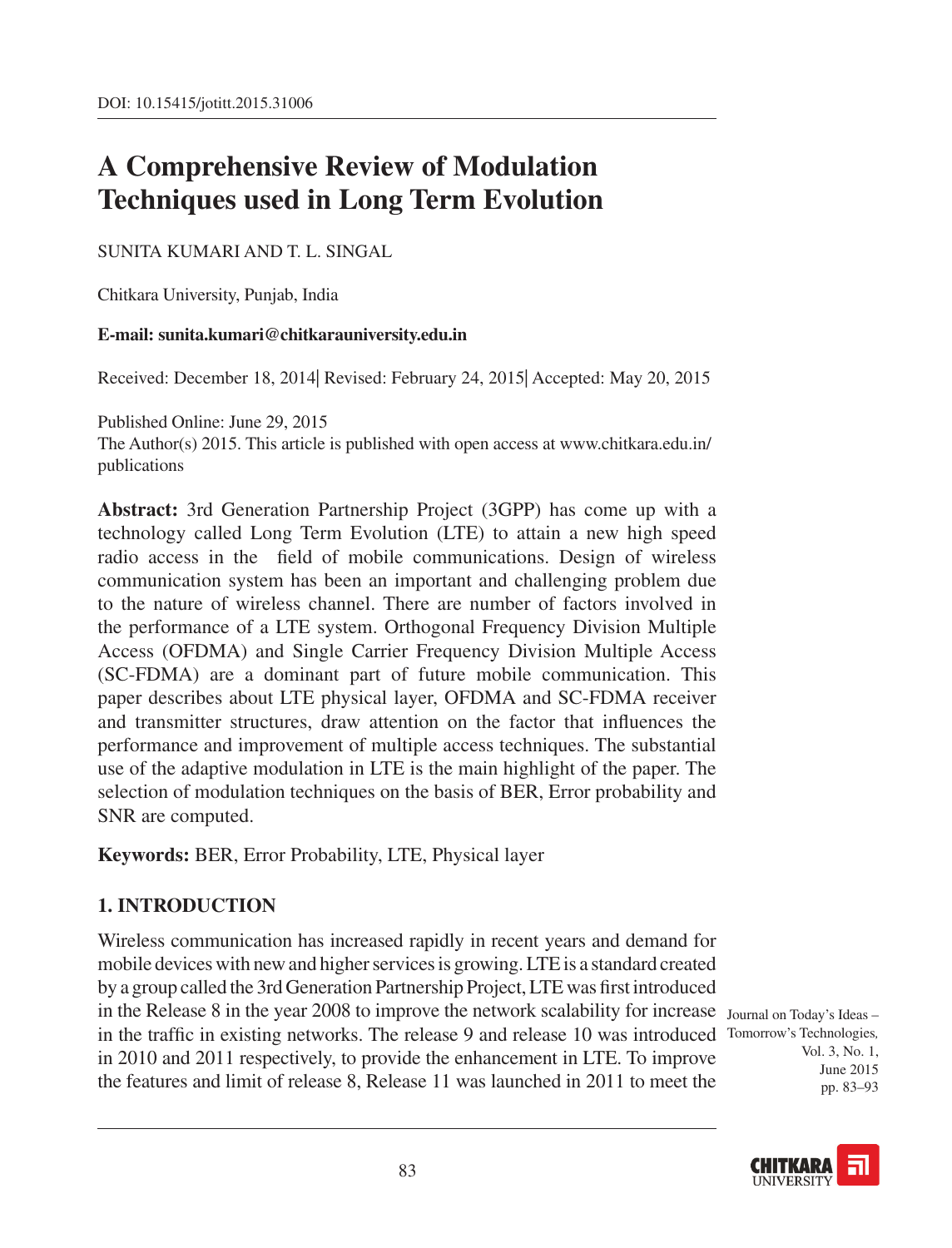Kumari, S Singal, TL requirements of the International Mobile Telecommunications-Advanced (IMT-Advanced) of ITU-R for the fourth generation of mobile technologies (4G) [1]. In wireless cellular communication all services are circuit switched and partially packed switched, so LTE is designed with a goal of evolving the radio access technology assuming that all services would be packet-switched. In order to support several system bandwidth configurations ranging from 1.4 MHz up to 20 MHz LTE has been designed as a highly flexible radio access technology. Radio spectrum access is based on the Orthogonal Frequency Division Multiplexing (OFDM) scheme. Single Carrier Frequency Division Multiple Access (SC-FDMA) and OFDMA are used in uplink and downlink directions.

### **2. LTE physical layer general description**

The necessity for high spectral efficiency, high peak transmission rate and multiple channel bandwidths plays an important role in designing the LTE physical layer. The service providers are given flexibility to use the bandwidths ranging from 1.4 MHz to 20MHz and parameters are elected in such a way that sampling rates as well as the length of fast Fourier transform are correctly matched according to the mobile propagation channel characteristics so that it allow optional downlink and uplink frequency selective scheduling and hence improve the overall performance of the system. The downlink transmission also contains the control information required for the uplink resources. The LTE frame structure is of two types:

# **2.1 Type-1 LTE FDD mode systems**

Type-1 frame structure works on both half duplex as well as full duplex FDD modes. The length of the radio frame is 10ms and each frame is divided into ten equally sized subframes of 1 ms each. Further a subframe is divided into two identical size slots of 0.5 ms each. So in 1 frame there are 20 slots of equal duration of 0.5msas shown in figure 1. In Frequency Division Duplex mode, for both the uplink and downlink transmission scheduling is done on a subframe basis. Each slot has 6 (extended cyclic prefix) or 7 (normal cyclic prefix) number of OFDM symbol, depending on whether normal or extended cyclic prefix is applied.

# **2.2 Type-2 LTE TDD mode systems**

In type -2 frame structure, a frame consist of 10msec. Further it is divided into two identical half frame each of 5msec. Both the frame has further 5 sub frames each of 1ms duration. A half-frame is divided into four subframe and a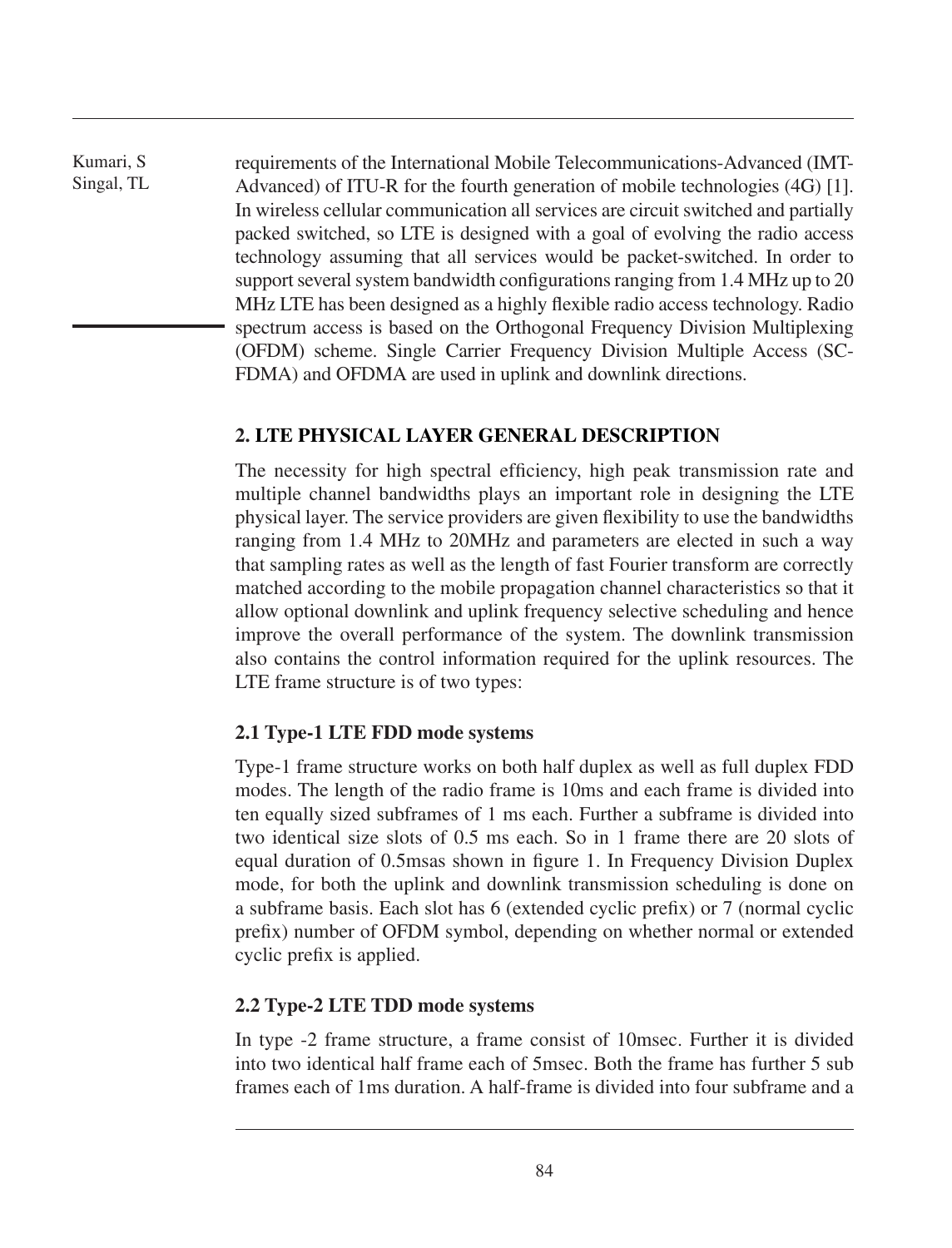

Modulation Techniques used in Long Term Evolution

**Figure 1:** LTE Type-1 frame structure.

special subframe. The special sub frame consist of three fields: Downlink Pilot Time Slot (DwPTS), Guard Period (GP), Uplink Pilot Time Slot (UpPTS) as illustrated in figure 2. The frame structure can be configured in seven different subframe formats; however subframe 0 and 5 and DwPTS are reserved for downlink transmission. The subframe that appears after special subframe as well as UpPTS, is always assigned to uplink transmission.

# **3. LTE downlink physical data and control channels**

# **Physical Broadcast Channel (PBCH)**

When the user equipment try to connect first time with eNodeB in LTE system, there is inadequate knowledge about the system parameter, so for establishing a connection a robust frame structure is required. The physical broadcast



**Figure 2:** LTE Type-2 frame structure.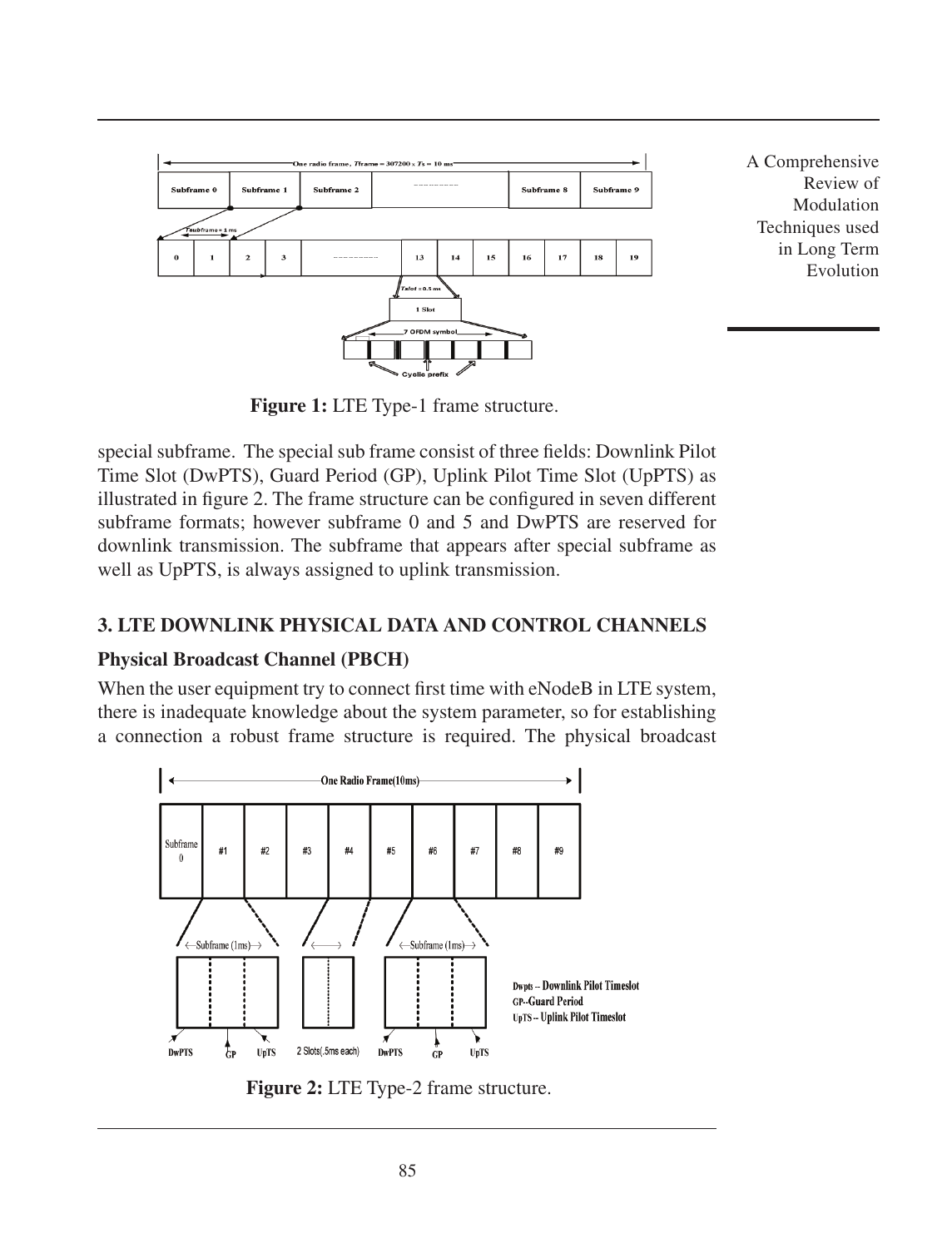channel transmits necessary parameters for preliminary access of the cell for the physical hybrid ARQ indicator channel, downlink system bandwidth and ranging information. These parameters are carried in 14 bit long Master information block. The physical broadcast channel can be accessible at the cell edge without any previous information of system bandwidth. Convolutional coder is used to code the master information block at the coding rate of 1/3 and mapped to 72 centre sub-carriers of the OFDM configuration. PBCH transmission is spread over four 10 ms radio frames to span a 40 ms period.

# **Physical Downlink Shared Channel (PDSCH)**

Physical Downlink Shared Channel (PDSCH) is the major downlink data carrying channel in LTE which is scheduled by eNodeB B for the user. This is assigned to carry downlink data on a basis of two resource block for one Transmission Time Interval (1ms). It also transmit broadcast information and paging messages which is not transmitted by physical broadcast channel.

# **Physical Multicast Channel (PMCH)**

To carry Multimedia Broadcast and Multicast Services (MBMS) PMCH is employed. In PMCH the base station transmit with accurate time synchronization with the same modulated symbol for single frequency network

# **Physical Downlink Control Channel (PDCCH)**

The first 1, 2 or 3 OFDM symbols in a subframe is occupied by Physical Downlink Control channel. The main goal of this channel to carry scheduling information such as Downlink resource scheduling, Uplink resource grant, Uplink power control instructions and Indication for paging or system information.

# **Physical Control Format Indicator Channel (PCFICH)**

The main aim of the PCFICH is to notify the user equipment about the received signal format. It carries a control format indicator whose work is to indicate the number of OFDM symbols and broadcast on the  $1<sup>st</sup>$  symbol of every subframe.

# **4. Physical Uplink Data and Control Channels**

# **Physical Uplink Shared Channel (PUSCH)**

This channel is used by the use equipment to send data to the eNodeB. The modulation technique supported by this channel is QPSK, 16 QAM and 64 QAM. It is similar to the downlink as the uplink data from MAC layer approaches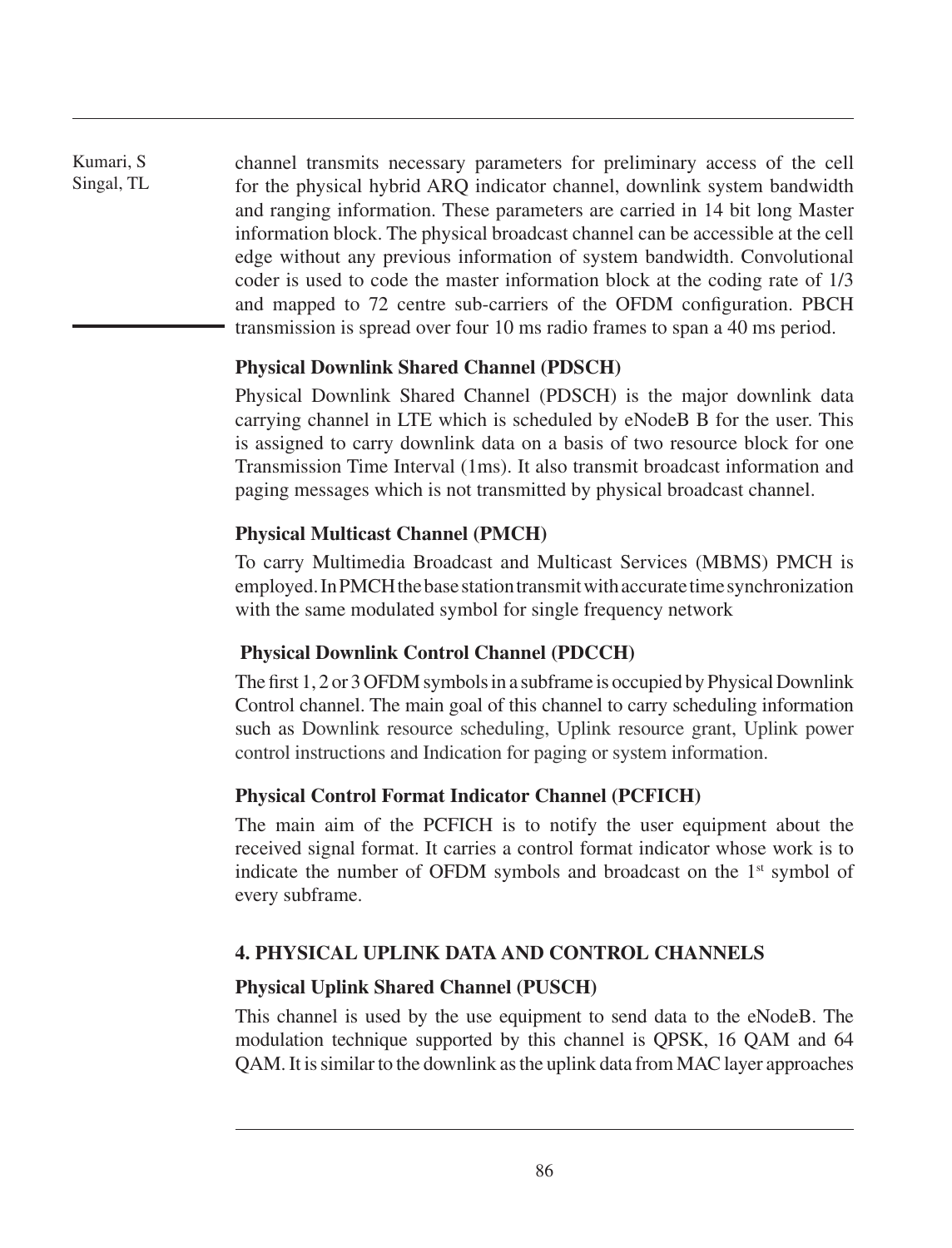to physical at the interval of 1ms.To reduce the overhead of upper layers and improve the performance it can be grouped together before sending.

# **Physical Uplink Control Channel (PUCCH)**

The uplink control information is broadcasted to eNodeB from user equipment. It also carries other control messages like HARQ ACK/NACK, channel quality indicators, MIMO feedback and scheduling requests. BPSK or QPSK modulation scheme is applied. With the help of pre-defined protocol User equipment transmits data to eNodeB.

# **Physical Random Access Channel (PRACH)**

The PRACH channel performs uplink timing and frequency synchronization. This is performed by user equipment after downlink synchronization. Zadoff Chu (ZC) sequence is used because of its properties. Within LTE this is the only non synchronized sequence transmission due to limited battery power. Cyclic prefix of length 103μs and guard time of 97μs with preamble duration of 800μs is applied to fit the preamble in one subframe length.

# **5. OFDMA system as LTE downlink**

The OFDM is frequency division multiplexing in which sub-carriers are orthogonal to each other. It has been elected as a basic modulation technique for downlink in LTE because of robust transmission, low inter symbol interference and high spectral efficiency. In OFDMA scheme the available spectrum is



**Figure 3:** Block diagram of an OFDMA system.

A Comprehensive Review of Modulation Techniques used in Long Term Evolution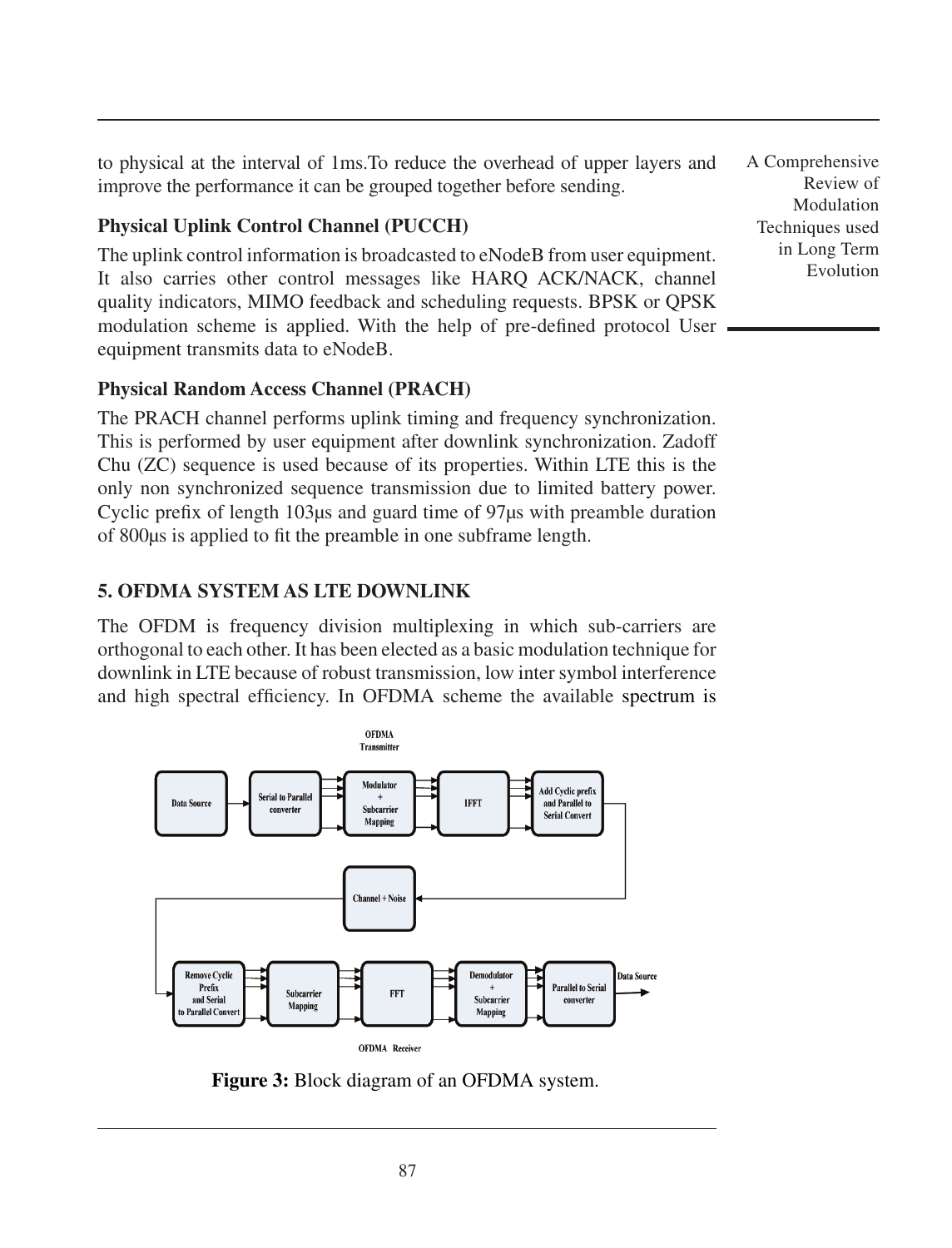divided into number of orthogonal subcarriers. The subcarrier spacing for LTE system is 15 KHz with 66.67 μs OFDMA symbol duration [4]. The high rate stream of data is transmitted through modulator, adaptive modulation schemes such as (BPSK, QPSK, 16-QAM, 64-QAM) is applied. The serial to parallel converter is used to convert the multilevel sequence of modulated symbols into parallel frequency subcarriers. See figure 3.

The next is IFFT block which translate the complex data symbols into time domain and OFDM symbols are generated. The significant advantage of OFDM is to suppress ISI, so to terminate the Inter symbol Interference guard band is used. In LTE the guard band is also known as cyclic prefix and the length of the cyclic prefix should be longer than the channel delay spread. The orthogonal frequency division multiple access technique uses two type of cyclic prefix i.e. normal and extended CP, which depend upon whether it is using in urban areas (high frequency) or rural area.At receiver, the CP is first removed and then parallel to serial conversion of subcarriers sequence is done The FFT stage converts the symbols into frequency domain followed by equalizer and demodulation.

#### **6. SC-FDMA system as LTE uplink**

The functional block diagram for SC-FDMA are almost common as OFDMA for transmitter and receiver.SC-FDMA uses additional N-point DFT stage at transmitter and an N-pint IDFT at receiver. Constellation mapper converts incoming data into signal constellation as per QPSK, 16-QAM, or 64-



**Figure 4:** Block diagram of a SC-FDMA system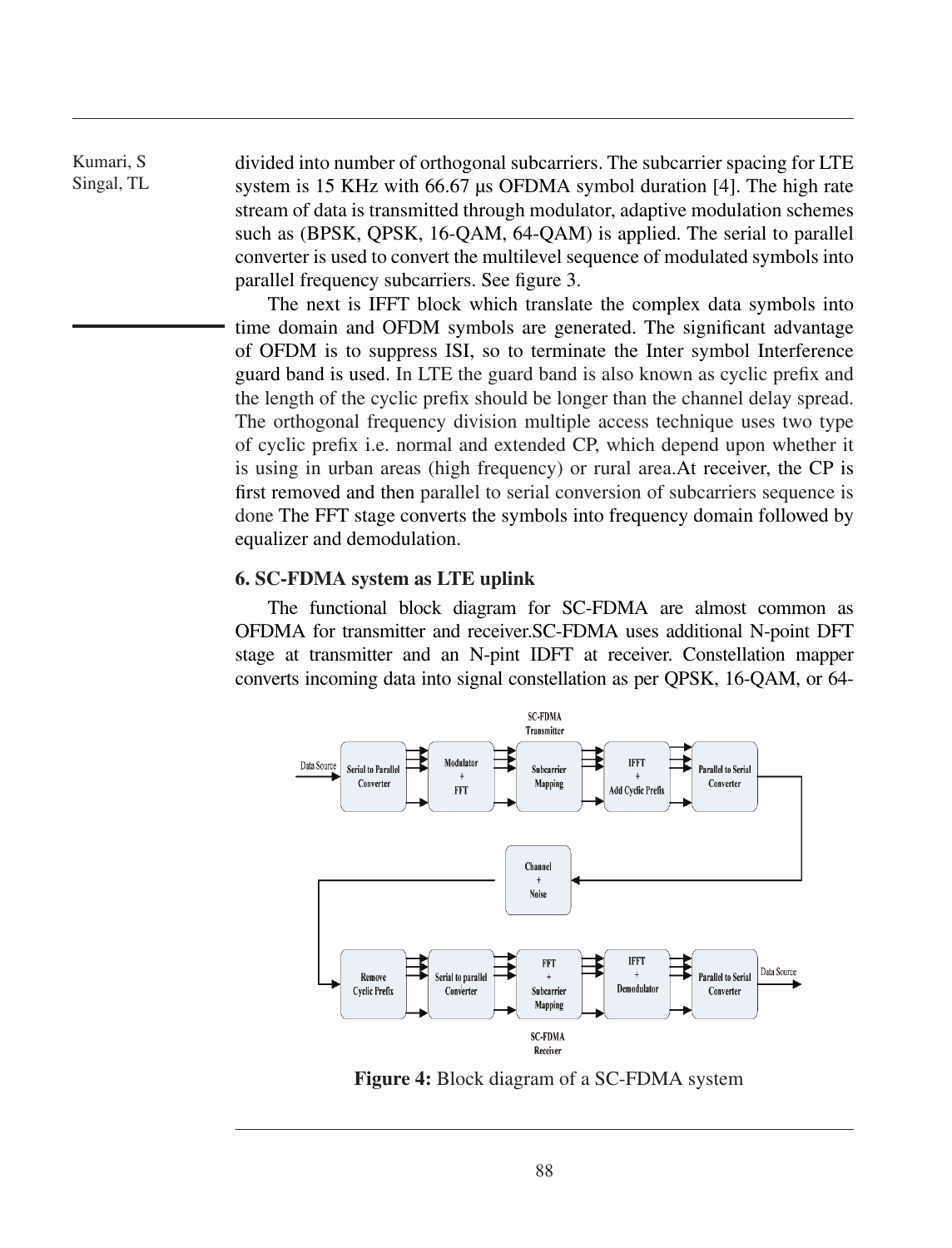QAM depending on channel conditions is shown in figure 4. These sequences are passed through the serial to parallel converter. The next block is Fast Fourier Transform, which transform representation of the QPSK/QAM symbols in frequency domain. Optional block of pulse shaping is followed by FFT to shape the output signal and if it is active then bandwidth extension occurs in the actual signal. These sequences are then mapped to uniformly spaced subcarriers

For time domain conversion the output modulated subcarriers are passed through IFFT. The remaining operation of transmitter is same as OFDMA

#### **7. Results**

In this paper, the model of OFDMA and SC-FDMA is simulated using MATLAB communication tool box. To simulate the background noise of the channel the Additive White Gaussian Noise (AWGN) channel is used, which is described by SNR per sample. The number of sub-carriers is 1024 with cyclic prefix length 32.The range for signal to noise ratio ranges from 0 to 20 dB.

In no line of sight condition where multipath occurs, frequency selective fading is introduced in the channel. For this purpose Rayleigh (Frequency selective) fading is employed.

**Bit Error Rate (BER) Vs Signal to Noise Ratio (SNR):** The BER is defined as error bits divided by the total number of bits transmitted during studied time interval. It is usually expressed as ten to a negative power. The BER is articulated in terms of Signal to Noise ratio for modulation scheme BPSK, QPSK, 16QAM, 64QAM.

 $BER = error bits / number of bits sent$ 

| <b>Parameters</b>      | <b>Values</b>                  |  |  |
|------------------------|--------------------------------|--|--|
| Number of Sub-carriers | 1024 (FFT Length)              |  |  |
| CP Length              | 32                             |  |  |
| Range of SNR in dB     | $0$ to $20$                    |  |  |
| Modulation             | BPSK, QPSK, 16-QAM, 64-QAM     |  |  |
| Data Block Size        | 16 (Number of Symbols)         |  |  |
| Channel                | AWGN                           |  |  |
| System Bandwidth       | 10 MHz                         |  |  |
| Fading                 | Rayleigh (Frequency selective) |  |  |

**Table 1:** Parameters used for simulation.

A Comprehensive Review of Modulation Techniques used in Long Term Evolution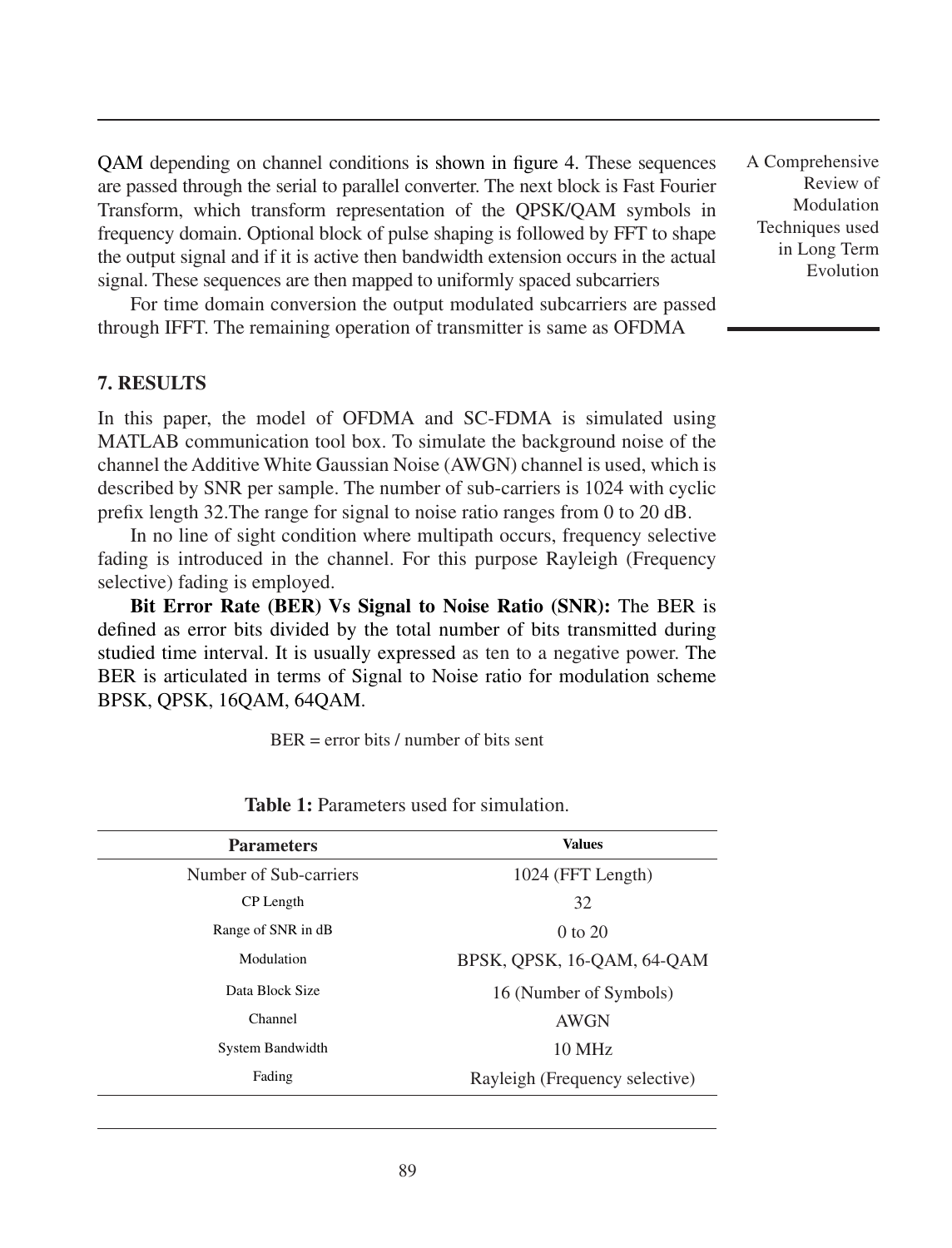The SNR is define as the ratio of bit energy  $(E_b)$  to the noise power spectral density  $(N_0)$  and its unit is dB.

$$
SNR = E_b / N_0
$$

The graph shown below for the BER vs SNR of OFDMA and SC-FDMA. The table shows the SNR value for the specific value of BER  $10^{-2}$  and  $10^{-3}$ . The SNR value is same for BPSK and QPSK 6.9 and 6.6 respectively for both OFDMA and SC-FDMA for BER  $10^{-3}$ ; If the BER for  $10^{-2}$  is taken then the value reduces to 4.6 and 5 respectively for OFDMA and SC-FDMA, however, a rapid change occur in 16-QAM and 64-QAM. The 64-QAM has maximum value of SNR 13.5 dB and 16.5 dB for BER  $(10^{-2}$  and  $10^{-3})$  which shows that



**Figure 5:** BER vs. SNR of OFDMA with Adaptive Modulation

|  |  |  | <b>Table 2: BER vs. SNR of OFDMA and SC-FDMA</b> |
|--|--|--|--------------------------------------------------|
|--|--|--|--------------------------------------------------|

| <b>Modulation Scheme</b> | SNR (dB) for BER $10^{-2}$ |                | SNR (dB) for BER $10^{-3}$ |                |
|--------------------------|----------------------------|----------------|----------------------------|----------------|
|                          | OFDMA                      | <b>SC-FDMA</b> | <b>OFDMA</b>               | <b>SC-FDMA</b> |
| <b>BPSK</b>              | 4.6                        |                | 6.9                        | 6.6            |
| <b>OPSK</b>              | 4.6                        |                | 6.9                        | 6.6            |
| $16$ -OAM                | 9.1                        | 8.9            | 11.6                       | 11.8           |
| 64-OAM                   | 13.5                       | 13.3           | 16.5                       | 16.5           |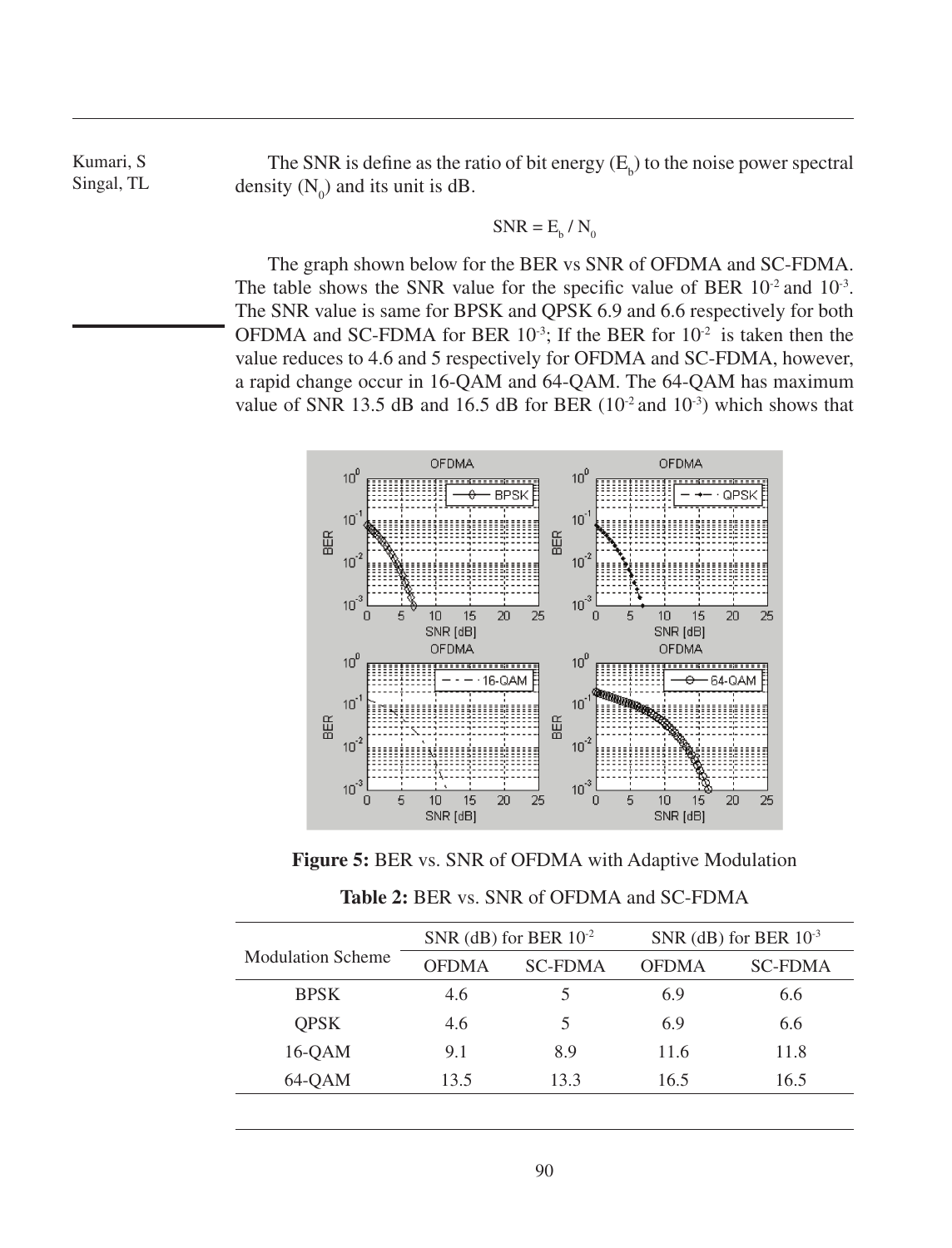

A Comprehensive Review of Modulation Techniques used in Long Term Evolution

**Figure 6:** BER vs. SNR of OFDMA with Adaptive Modulation.

64-Qudrature Amplitude Modulation is more efficient in terms Bit Error Rate. See figure 5 & 6.

**Error Probability:** The probability of error or error probability  $(P_e)$  is the rate of errors occurs in the received signal. For coherent detection, the symbol



**Figure 7:** P<sub>e</sub> vs. SNR of OFDMA with Adaptive Modulation.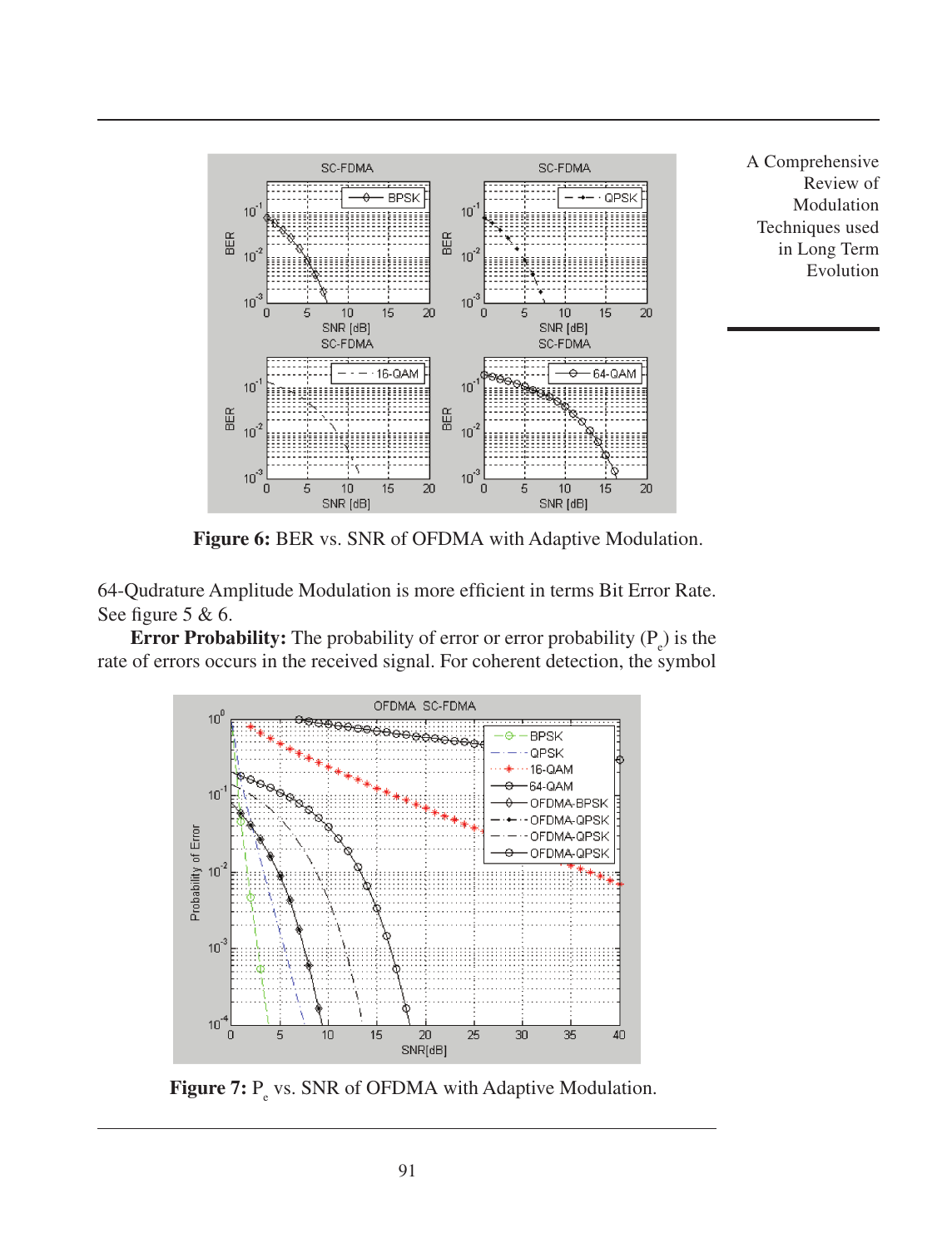error probability of M-ary PSK and QAM in the AWGN channel is determined by following expressions

$$
P_e\cong 2Q\Bigg[\sqrt{\frac{2E_{_b}log_2M}{N_{_0}}}\sin\biggl(\frac{\pi}{M}\biggr)\Bigg]
$$

Where,  $E_b \log_2 M = E$  (Transmitted signal energy per symbol) [11], N<sub>0</sub>= Noise density in AWGN and Q=Q-function. See Figure 7.

The above graph show s the probability of error verses SNR for both the uplink (SC-FDMA)and downlink(OFDMA) scheme. In both technique SNR value increases for higher modulation.

#### **8. Conclusion**

For representing the system performance of any data link BER is the significant parameter. From the result it is observed that for a constant value of the BER, the SNR experiences less value for low modulation scheme like BPSK and QPSK but SNR rises for higher modulation schemes like 16-QAM and 64-QAM in both the uplink(SC-FDMA) and downlink(OFDMA) access techniques. So it can be concluded that system performance is improved in terms of BER and SNR for low order modulation techniques, but if the bandwidth efficiency is considered then more data contains within in a given bandwidth for the higher modulation scheme as compared to low modulation techniques. Therefore modulation scheme used in LTE, there exist a trade-off between bandwidth efficiency and BER. It is also concluded from the results that, as the order of modulation scheme increases, the error probability also increases. In nutshell, the selection of modulation scheme among the BPSK, QPSK, 16QAM, and 64QAM is quite crucial based on the result

#### **Refrences**

- [1] 3GPP TS 36.201 v1.0.0, LTE Physical Layer General Description, http://www.3gpp.org/ftp/Specs/archive/36%5Fseries/36.201/
- [2] 3GPP TS 36.211 version 10.0.0 LTE; Evolved Universal Terrestrial Radio Access (E-UTRA); "Physical channels and modulation" (Release 10)
- [3] Anna Zakrzewska, S. Ruepp, M. Berger and F. D'andreagiovanni, "Biobjective optimization of radio access technology selection and resource allocation in heterogeneous wireless networks", International symposium on modeling & optimization in mobile, ad-hoc & wireless networks, Rawnet, pp.652-658, October 2013.
- [4] Chung-Ju Chang, Chih-Yuan Hsieh, Yung-Han Chen, "A preference value-based cell selection scheme in heterogeneous wireless network", IEEE communications society subject matter experts for publication in the wcnc 2010.